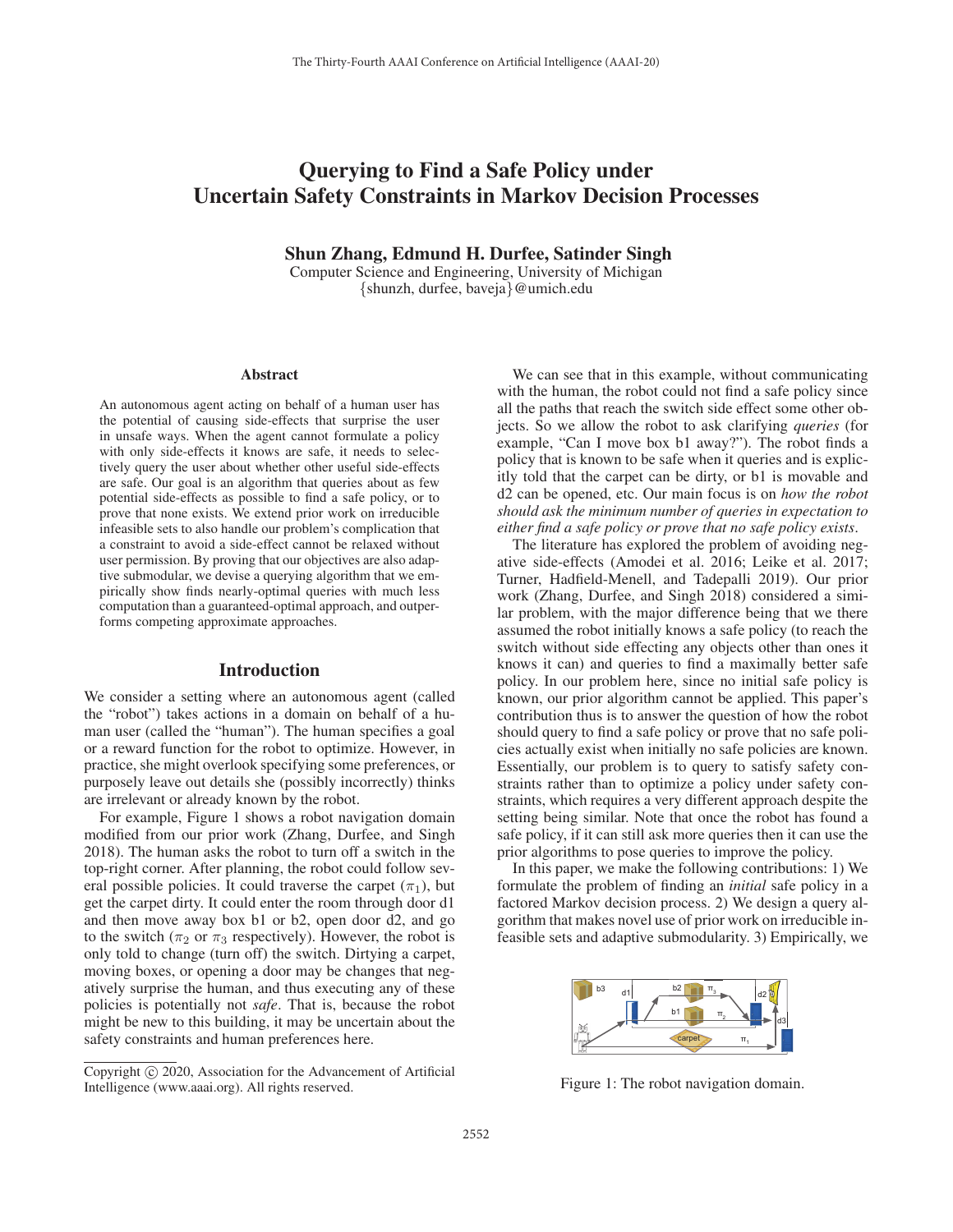show that our algorithm finds nearly-optimal queries with much less computation than a guaranteed-optimal approach, and outperforms some computationally cheaper alternatives.

# Problem Statement

Similar to our prior work (Zhang, Durfee, and Singh 2018) (hereafter referred to as ZDS in this paper), we model the domain as a factored Markov decision process (Boutilier, Dean, and Hanks 1999). A finite Markov decision process (Sutton and Barto 2018) is a tuple  $\langle S, A, T, r, s_0, \gamma \rangle$ , with finite state space  $S$ , finite action set  $A$ , and transition function T where  $T(s, a, s')$  is the probability of reaching state s' by<br>taking action a in s  $r(s, a)$  is the reward of taking action a taking action a in s.  $r(s, a)$  is the reward of taking action a in s.  $s_0$  is the initial state and  $\gamma$  is the discount factor. In a factored MDP, a state is described in terms of values of various features (e.g., the robot's location, cleanliness of each carpet, etc.), so the state space  $S$  is the cross-product of the values the features can take. We will consistently use  $\phi$  to denote one feature and  $\Phi$  to denote a set of features.

We assume that the robot can partition the features into the following sets, exactly as we did in ZDS:

- $\Phi_F^R$ : The (known-to-be-)**free** features. The robot knows these features are freely changeable (e.g. its location) these features are freely changeable (e.g., its location).
- $\Phi_E^R$ : The (known-to-be-)**locked** features. The robot knows it should never change any of these features it should never change any of these features.
- $\Phi_T^R$ : The **unknown** features. These are features that the robot does not know whether the user considers freely robot does not know whether the user considers freely changeable or locked.

The human partitions features into two sets,  $\Phi_L^H$  and  $\Phi_F^H$ .<br>Per ZDS, the robot's knowledge is consistent with that of Per ZDS, the robot's knowledge is consistent with that of the human, that is,  $\Phi_F^R \subseteq \Phi_F^H$  and  $\Phi_L^R \subseteq \Phi_H^H$ . In general, the robot may not know the categories of all features  $(\Phi_R^R \neq \emptyset)$ robot may not know the categories of all features ( $\Phi_i^R \neq \emptyset$ ).<br>As in our work in ZDS, to guarantee safety the robot

As in our work in ZDS, to guarantee safety, the robot should never change features in  $\Phi_L^H$ . However, the robot only has partial information about this set. So, like in ZDS only has partial information about this set. So, like in ZDS, we require that *the robot should not change any features in*  $\Phi_L^R$  *or*  $\Phi_T^R$  (**Requirement 1**). That is, it can only change fea-<br>tures that are known to be free (in  $\Phi_R^R$ ) tures that are known to be free (in  $\Phi_F^R$ ).<br>Only requiring that the robot not cl

Only requiring that the robot not change these features may not lead to satisfactory policies. For example, in Figure 1, the robot can simply stay in place to avoid changing any unknown features. Though safe, this behavior receives no positive rewards, and we do not want the robot to follow such a trivially safe policy. Hence, we require that the robot occupy some goal states, denoted by  $S_G$ : *The robot must eventually occupy goal states (*SG*) with occupancy at least*  $\delta_G$  (**Requirement 2**). The robot knows both  $S_G$  and  $\delta_G$ . We will define occupancy later in Eq. 1.

We refer to policies satisfying both requirements above as safe policies, in that they do not negatively surprise the human with unwanted side-effects or by not achieving the goal. Initially, the robot may not have a safe policy, as in Figure 1 where the carpet, boxes, and doors are unknown features. We allow the robot to pose *iterative queries*, following the convention in the literature (Regan and Boutilier 2009; Akrour, Schoenauer, and Sebag 2012; Le et al. 2018). Similar to feature queries in Cakmak and Thomaz (2012), the

robot can query about an unknown feature  $\phi \in \Phi_R^R$ , then receive the human's response  $(\phi \in \Phi_H^H \text{ or } \phi \in \Phi_H^H)$  and receive the human's response ( $\phi \in \Phi_F^H$  or  $\phi \in \Phi_H^H$ ), and move the queried feature from  $\Phi_R^R$  to  $\Phi_R^R$  or  $\Phi_R^R$ . As needed move the queried feature from  $\Phi_R^R$  to  $\Phi_F^R$  or  $\Phi_L^R$ . As needed, it can then repeat this process. In this paper, we assume that it can then repeat this process. In this paper, we assume that the feature representation is given to the robot and understood by the human (in our example, the state of a carpet, the position of a box, etc.).

The robot stops querying when it reaches one of the following two possible outcomes. Outcome 1 (denoted by  $\top$ ): The robot is able to find one or more safe policies after querying. Then it would follow an optimal safe policy. This happens when it knows enough features are free (for example, in Figure 1, if carpet is free or b1 *and* d2 are free). Outcome 2 (denoted by  $\perp$ ): The robot determines that no safe policy exists. This happens when it knows enough features are locked (for example, in Figure 1, carpet and d2 are both locked). Then the robot should terminate and inform the human that it cannot achieve the goal safely.

Note that given enough queries, the robot would eventually reach one of the two outcomes. The worst case would be that it queries about all unknown features, in which case it recovers  $\Phi_F^H$  and  $\Phi_{L}^H$ . However, to reduce the human's<br>cognitive load, the robot wants to ask about the fewest cognitive load, the robot wants to ask about the fewest unknown features possible to reach either outcome. As is common in the literature (Ramachandran and Amir 2007; Mindermann et al. 2018), we assume that the robot has a prior over the human's preferences. It knows the probability of any unknown feature  $\phi \in \Phi_R^R$  being free, denoted<br>by  $p_E(\phi)$ . The probability that  $\phi$  is locked is  $p_E(\phi) =$ by  $p_F(\phi)$ . The probability that  $\phi$  is locked is  $p_L(\phi)$  =  $1-p_F(\phi)$ . The robot's objective is to *minimize the number of queries in expectation to either find a safe policy (reaching ) or determine that no safe policy exists (reaching* ⊥*).*

In this paper, we explain how finding the exact optimal query policy (that maps a partition of features to the optimal feature to query about) is computationally intractable, while some straightforward heuristics that select myopically-greedy queries can perform poorly under some circumstances. Our contribution is to identify and exploit set-cover subproblems within our problem to design an algorithm that uses superior heuristics in a myopically-greedy way.

### Background

In this section, we first explain how to find safely-optimal policies given a partition of features. Then we describe dominating policies and relevant features that we will use in our algorithm.

#### Finding Safely-Optimal Policies

Given a partition of features ( $\Phi_R^R$ ,  $\Phi_R^R$  and  $\Phi_7^R$ ), the robot wants to decide if a safe policy exists and if it does the wants to decide if a safe policy exists, and if it does, the robot wants to find a *safely-optimal policy*. A safely-optimal policy is a safe policy (satisfying Requirements 1 and 2) that has the optimal value, depending on the partition of features. It is easier to use linear programming (de Farias and Van Roy 2003) than dynamic programming methods like value iteration to find a safely-optimal policy because we can easily add constraints to it. The following LP problem finds the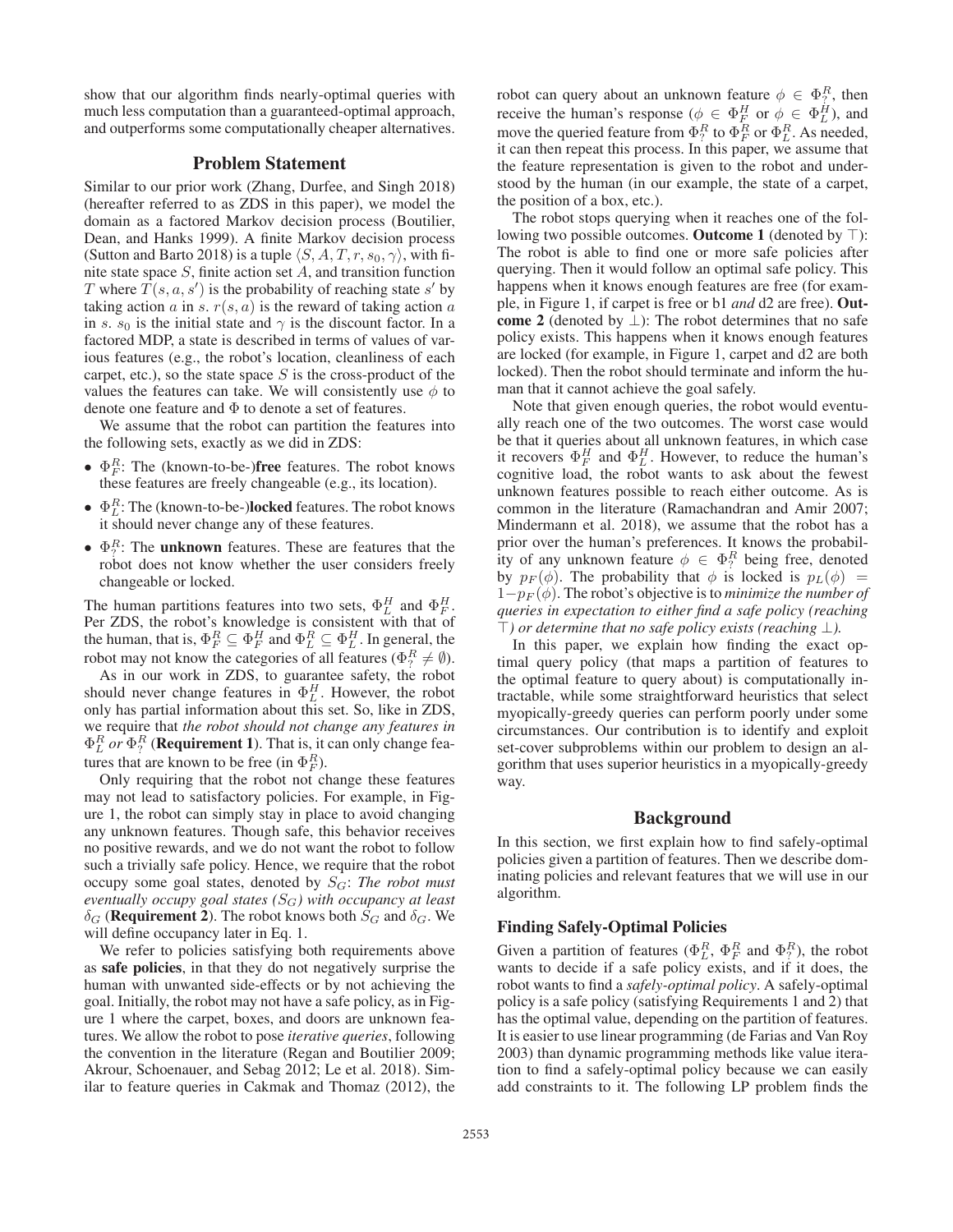*occupancy measure* of the optimal policy, where occupancy measure,  $x(s, a)$ , is the expected number of times state s will be reached and action a will be taken in state s.

$$
\max_{x} \sum_{s,a} x(s,a)r(s,a)
$$
(1)  
s.t. 
$$
\sum_{a'} x(s',a') = \gamma \sum_{s,a} x(s,a)T(s,a,s') + 1_{[s'=s_0]}, \forall s' \in S
$$

$$
\sum_{s \in S_G, a \in A} x(s,a) \ge \delta_G
$$

$$
\sum_{s \in S_{\overline{\phi}}, a \in A} x(s,a) = 0, \phi \in \Phi_L^R \cup \Phi_?^R
$$

where  $S_{\overline{\phi}} = \{s : \phi(s) \neq \phi(s_0)\}\$ is the set of states whose value for feature  $\phi$  differs from the initial state. The first constraint is a flow-conservation constraint that encodes the transition function. The second constraint makes sure that the robot reaches  $S_G$  with occupancy at least  $\delta_G$ . The third constraint prevents the robot from changing any knownto-be-locked or unknown features. The safely-optimal policy is  $\pi(s, a) = x(s, a) / \sum_{a' \in A} x(s, a')$ <br>  $\sum_{a' \in A} x(s, a') \geq 0$  (de Farias and Van icy is  $\pi(s, a) = x(s, a) / \sum_{a' \in A} x(s, a')$  for states where  $\sum_{a' \in A} x(s, a') > 0$  (de Farias and Van Roy 2003). Other states are not visited by the safely-optimal policy so the actions to take in those states are not defined. In this paper, we require the robot to guarantee to never change any known-tobe-locked or unknown features. If we want to instead upper bound the robot's occupancy on unsafe states (for example, when the transitions are stochastic), we can change the third constraint accordingly.

#### Dominating Policies and Relevant Features

We use some concepts from ZDS to help understand which policies and features we potentially need to consider. First, we compute the set of policies that the robot may consider following under *any* partitions of features. We call these policies *dominating policies*, denoted by Γ.

Definition 1. *(ZDS) A* dominating policy *is a safelyoptimal policy for the circumstance where for some* Φ <sup>⊆</sup>  $\Phi_?^R$ ,  $\Phi$  *are locked features and*  $\Phi_?^R \setminus \Phi$  *are free features.* 

To find all dominating policies, we could enumerate all  $\Phi \subseteq \Phi_7^R$ , find the safely-optimal policy when  $\Phi \cup \Phi_L^R$  are locked features and if it exists add it to the set of domilocked features and, if it exists, add it to the set of dominating policies. Instead we use an algorithm (*DomPolicies*) from ZDS that is more efficient than this brute-force way to find dominating policies.

In ZDS, we further refer to the unknown features changed by a dominating policy as *relevant features*:

**Definition 2.** *(ZDS)* The **relevant features** *of policy*  $\pi$  *is the set of initially unknown features changed by* π*, denoted*  $\Phi_{rel}(\pi)$ .

The set of all relevant features is the union of the relevant features of all dominating policies,  $\Phi_{rel} = \bigcup_{\pi \in \Gamma} \Phi_{rel}(\pi)$ . As we observed in ZDS, the robot only needs to consider querying about relevant features.

Example 1. *In Figure 2, a robot is tasked to turn off a switch. It changes any feature it visits. Illustrated in (a),*



Figure 2: Example with 4 unknown features (3 of which are relevant). In (a) we show relevant features of dominating policies. In (b) we show IISs. In (c) is an optimal query policy for the setting in Example 2. 'F' means the queried feature is free and 'L' means the queried feature is locked.

*there are two dominating policies.*  $\pi_1$  *(the upper path) changes*  $\phi_1, \phi_2$ ;  $\pi_2$  *(the lower path) changes*  $\phi_1, \phi_3$ *. So*  $\Phi_{rel}(\pi_1) = {\phi_1, \phi_2}; \Phi_{rel}(\pi_2) = {\phi_1, \phi_3}.$ 

 $\Phi_{rel} = {\phi_1, \phi_2, \phi_3}$ *. So*  $\phi_4$  *is not a relevant feature, which means that knowing*  $\phi_4$  *is free does not help us to find a safe policy, and knowing*  $\phi_4$  *is locked does not help us to prove that no safe policy exists.*

# Querying to Find a Safe Policy

In this section, we consider algorithms for query selection. We first consider some candidate algorithms, including computing the optimal query policy and straightforward heuristics that myopically select queries. Then we describe our main contribution, a set-cover approach for query selection.

We use  $(\Phi_L^R, \Phi_F^R, \Phi_T^R)$  to refer to the robot's partition of the underly  $\Phi_L^R$ , we want to be precise about the undated parfeatures. When we want to be precise about the updated partition of features during the query process, we use  $\psi$  to denote the current partition of features:  $\psi = (\Phi_L^{\psi}, \Phi_T^{\psi}, \Phi_T^{\psi})$ .<br>Let  $\psi$  be the initial partition Closely,  $\Phi_{\psi}^{\psi} \supset \Phi_{\psi}^{\psi}$ . Let  $\psi_0$  be the initial partition. Clearly,  $\Phi_L^{\psi} \supseteq \Phi_L^{\psi_0}$ ;  $\Phi_F^{\psi} \supseteq \Phi_L^{\psi_0}$  for all  $\psi$  received by one suggested in We denote by  $\pi$ .  $\Phi_F^{\psi_0}$  for all  $\psi$  reached by any query policy. We denote by  $\pi_q$ <br>a **query policy** Given a partition  $\psi \pi_q(\psi)$  is an unknown a **query policy**. Given a partition  $\psi$ ,  $\pi_q(\psi)$  is an unknown feature that it queries about next, or  $\top$  or  $\bot$  when it knows that safe policies exist or not. A query policy can be illustrated as a decision tree (for example, Figure 2 (c)). Suppose we want to find the optimal query policy by considering all possible query policies (enumerating all possible decision trees as illustrated). The number of possible query policies is exponential in the number of relevant features. So we would prefer not to exhaustively evaluate all possible queries to find the optimal one.

### Myopic Query Selection

Although finding the provably-optimal query policy is intractable, we can take advantage of the fact that we do not need to find a complete query policy before posing a query. We can instead myopically select a feature to query about, and then decide on the next feature (if any) to query about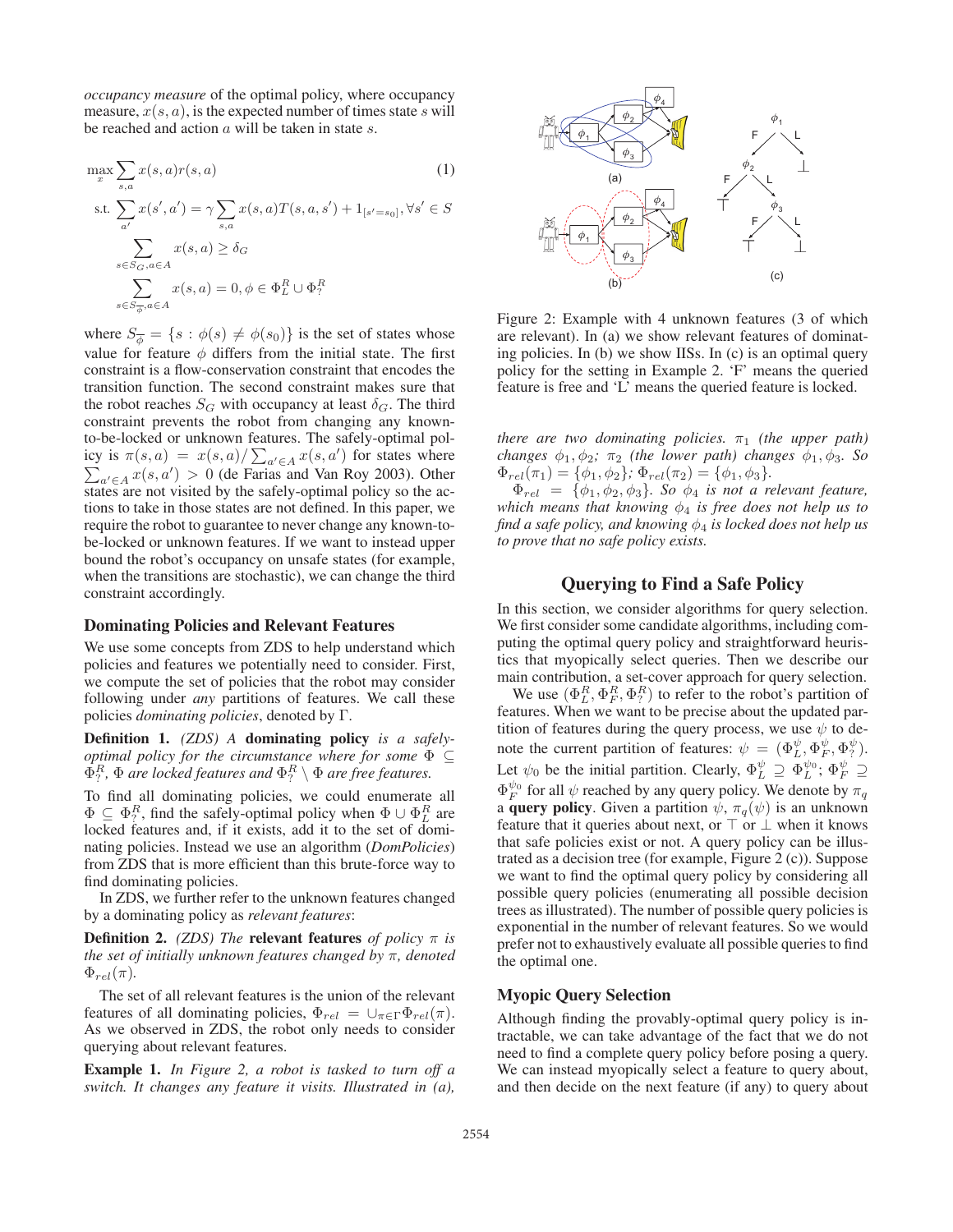Algorithm 1 Myopic Query Selection

1: given query selection criterion  $h$ , initial partitions  $\Phi_F^{\psi_0}, \Phi_L^{\psi_0}, \Phi_?^{\psi_0}$ <br>  $\psi \leftarrow \psi_0$ 2:  $\psi \leftarrow \psi_0$ 3: while not ( $\top$  or  $\bot$ ) do 4: choose  $\phi_q$  according to h based on partition  $\psi$ <br>5: query the human about  $\phi_q$ query the human about  $\phi_q$ 6:  $\Phi_?^{\psi'} \leftarrow \Phi_?^{\psi} \setminus {\phi_q}$ <br>7. **if**  $\phi_{\infty}$  is free then 7: if  $\phi_q$  is free then 8:  $\Phi_F^{\psi'} \leftarrow \Phi_F^{\psi} \cup \{\phi_q\}$ <br>9. **else** 9: **else**  $\triangleright \phi_q$  is locked 10:  $\Phi_L^{\psi'} \leftarrow \Phi_L^{\psi} \cup \{\phi_q\}$ <br>
11: end if 11: end if 12:  $\psi \leftarrow \psi'$ 13: update  $\top$  or  $\bot$  based on the new partition 14: end while 15: if  $\top$  is true then 16: **return** safely-optimal policy under  $\psi$  by solving Eq. 1 17: else  $\triangleright \perp$  is true 18: **return** "No safe policy exists." 19: end if

depending on the human's response. Algorithm 1 gives the skeleton of this myopic querying procedure. The robot starts with its initial partitions of features and a query selection criterion  $h$  as input. Until it reaches one outcome or the other, it selects a feature to query about using  $h$ , and updates its partition of features based on the human's response.

We can use Eq. 1 in Line 13 to update the truth values of  $\top$ and ⊥. If Eq. 1 has a feasible solution under the new partition of features, then the robot finds a safe policy. If Eq. 1 does not have a solution even if  $\Phi_{\gamma}^{\psi}$  are all free features, then the robot knows that no safe policy exists robot knows that no safe policy exists.

One may easily come up with straightforward heuristics for h used in Line 4. For example, the robot can focus on the policy that is most likely to be safe and query about its relevant features that are still unknown. Concretely, the robot first finds all dominating policies. Then it finds the policy that is most likely to be safe:  $\arg \max_{\pi \in \Gamma} \prod_{\phi \in \Phi_{rel}(\pi)} p_F(\phi)$ . Then it queries about that  $\text{poly}(n)$  relations (unknown) feature that has the largest value policy's relevant (unknown) feature that has the largest value of  $p_F(\cdot)$ . We refer to this heuristic as **most-likely-policy**. We see in the following example that it does not always find the optimal query policy.

**Example 2.** *In Figure 2, let*  $p_F(\phi_1) = 0.5$ *,*  $p_F(\phi_2) =$  $p_F(\phi_3)=0.6$ . Aiming to find a safe policy, the most-likely*policy heuristic would first query about*  $\phi_2$  *or*  $\phi_3$  *since its*  $p_F$ *value is higher. However, it is easy to verify that an optimal query policy would start with querying about*  $\phi_1$  *first. The optimal query policy, illustrated in Figure 2 (c), in expectation asks about 1.7 features, while using the most-likelypolicy asks about 2.24.*

We will describe other heuristics in the Empirical Evaluation section as possible candidates, but in the following subsections, we first introduce our main contribution: we reveal

a set-cover structure in the problem and exploit the structural properties to select better queries.

# Set Cover Formulation

In this subsection, we first show that reaching  $\top$  and  $\bot$  are each equivalent to a set cover problem.

Non-existence of safe policies. It is easy to see that the robot finds a safe policy if the relevant features of a dominating policy are all known to be free. Formally,  $\top \iff \exists \pi \in$  $\Gamma$ ,  $\Phi_F^R \supseteq \Phi_{rel}(\pi)$ . This is not a set cover problem and does not give us insights on which feature to query about But we not give us insights on which feature to query about. But we can use this observation to make the following claim about when safe policies *do not* exist. *The robot knows that no safe policy exists if the relevant features of all dominating policies contain at least one known-to-be-locked feature.* Indeed, if for all dominating policies, we know some of their relevant features are locked, then it is impossible to find a safe policy. Formally, let  $S_{rel} = {\Phi_{rel}(\pi) : \pi \in \Gamma}$ . Then

$$
\perp \iff \forall \Phi \in \mathcal{S}_{rel}, \Phi_L^R \cap \Phi \neq \emptyset. \tag{2}
$$

**Example 3.** *In Figure 2 (a),*  $S_{rel} = \{\{\phi_1, \phi_2\}, \{\phi_1, \phi_3\}\}.$ *If the robot knows that*  $\phi_1$  *is a locked feature, or*  $\phi_2$  *and*  $\phi_3$ *are both locked features, then a safe policy does not exist.*

Existence of safe policies. Relevant features of dominating policies  $(S_{rel})$  can help us determine non-existence of safe policies, but they do not directly help in finding a safe policy. We could focus on one safe policy that is most likely to be safe, similar to the simple most-likely-policy heuristic (Example 2). Instead, though, we now show that existence of safe policies can be mapped to a different set cover problem.

Our crucial insight is recognizing that our problem is similar to the *maximum feasible set* problem in linear programming (LP) (Chinneck 2007): When an LP problem is infeasible, the objective is to find the minimum number of constraints to remove to make the problem feasible. The analogy in our problem is that, when initially imposing the constraints of all unknown and locked features, the LP problem (Eq. 1) is infeasible. The key difference is that our objective is not to find the minimum number of constraints to remove since the robot cannot arbitrarily remove constraints. It can only decide which features to query about and remove the corresponding constraints when they are known to be free. Nonetheless, we can adapt tools in the literature for finding maximum feasible sets to our needs.

To identify maximum feasible sets, Chinneck (2007) introduced the concept of an *irreducible infeasible set (IIS)* . We adopt the IIS concept in our context as follows.

**Definition 3.** A subset of unknown features  $\Phi \subseteq \Phi_{\tau}^{R}$  is an **irreducible infeasible set (IIS)** if 1) safe policies do not exirreducible infeasible set (IIS) *if 1) safe policies do not exist if*  $\Phi$  *are locked features and*  $\Phi_7^R \setminus \Phi$  *are free features; 2)*<br>*once any feature*  $\phi \in \Phi$  *is known to be free (that is*  $\Phi \setminus {\phi}$ ) *once any feature*  $\phi \in \Phi$  *is known to be free (that is,*  $\Phi \setminus {\phi}$ ) *are locked features and*  $\Phi_?^R \setminus \Phi \cup \{\phi\}$  *are free features), the robot can find a safe nolicy robot can find a safe policy.*

We observe that *the robot can find a safe policy if there exists at least one known-to-be-free feature in all IISs.* Otherwise, if there are any IISs that only contain unknown or known-to-be-locked features, the robot has not yet found a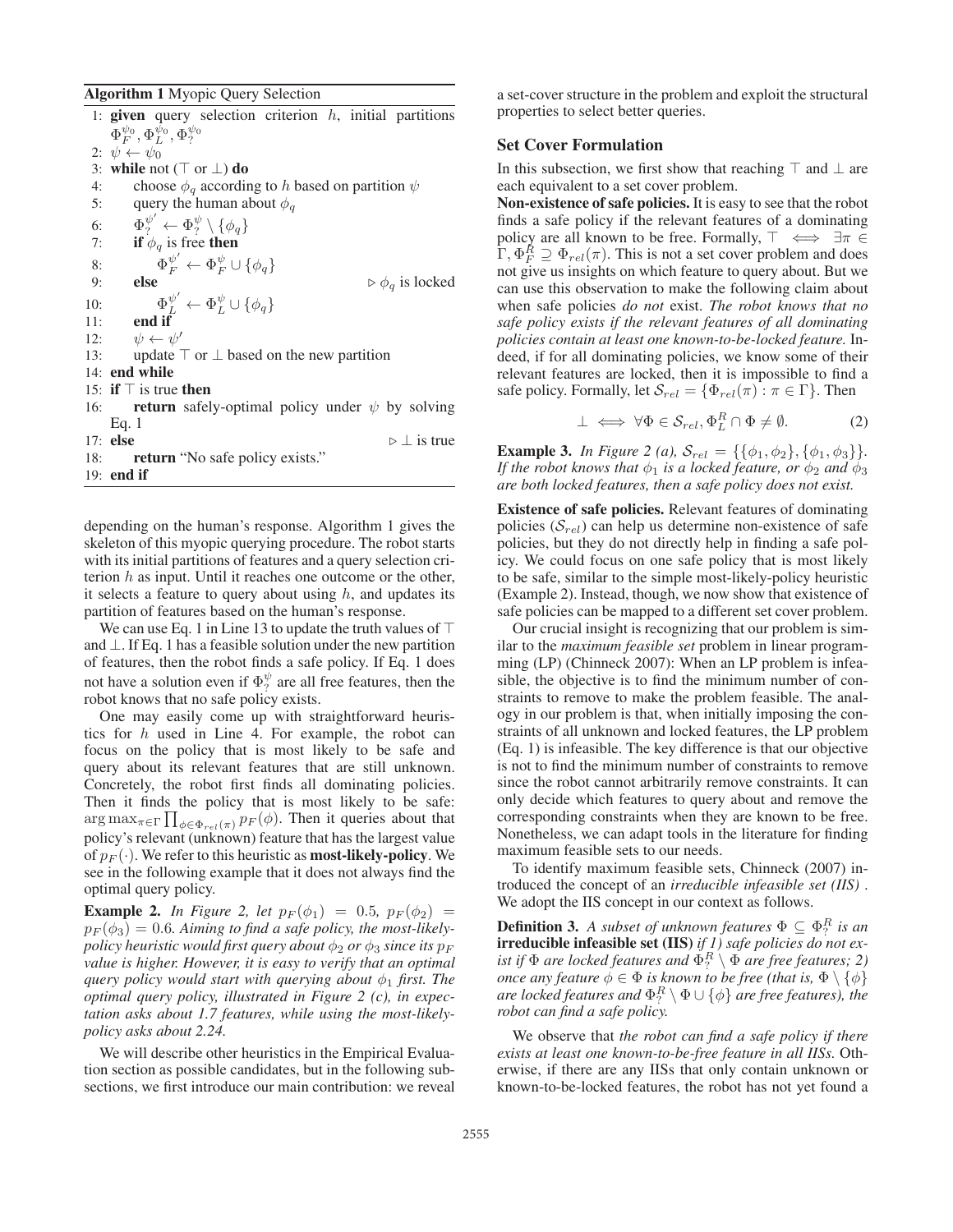safe policy. Define  $S_{IIS}$  to be the set of IISs induced by all relevant unknown features. Formally,

$$
\top \iff \forall \Phi \in \mathcal{S}_{IIS}, \Phi_F^R \cap \Phi \neq \emptyset. \tag{3}
$$

**Example 4.** *In Figure 2(b),*  $S_{IIS} = {\{\phi_1\}, \{\phi_2, \phi_3\}\}\$ . If *the robot knows that*  $\phi_1$  *is a free feature, and at least one of*  $\phi_2$  *or*  $\phi_3$  *is a free feature, then a safe policy must exist.* 

To compute  $S_{IIS}$  and  $S_{rel}$ , we use Algorithm *DomPolicies* from ZDS to first find dominating policies and their relevant features,  $S_{rel}$  (with the computational complexity of  $O(2^{\Phi_{rel}})$  in the worst case). Then to compute  $S_{IIS}$ , we observe that in our problem,  $S_{IIS} = \{ \Phi \subseteq \Phi_{rel} : |\Phi \cap \Phi'| = 1 \; \forall \Phi' \in S_{rel} \}$  By the definition of IIS if  $\Phi \in S_{rel}$  are 1,  $\forall \Phi' \in S_{rel}$ . By the definition of IIS, if  $\Phi \in S_{IIS}$  are locked features (and  $\Phi^R$ )  $\Phi$  are free) no safe policy exists locked features (and  $\Phi_7^R \setminus \Phi$  are free), no safe policy exists<br>because every dominating policy has a relevant feature that because every dominating policy has a relevant feature that is locked. If any  $\phi \in \Phi$  is free, we can find a safe policy because for some dominating policies, the only presumed locked feature is now free.

### Set-Cover-Based Algorithm

Our set-cover-based algorithm specializes Algorithm 1 by using query responses to not only update the partition of features, but to also update  $S_{IIS}$  and  $S_{rel}$ . Denote the two sets under partition  $\psi$  by  $\mathcal{S}_{IIS}^{\psi}, \mathcal{S}_{rel}^{\psi}$ . Specifically, it initially computes  $S_{IIS}^{\psi_0}$  and  $S_{rel}^{\psi_0}$  under the initial partition  $\psi_0$ . It needs to maintain these two sets in the query process. Suppose the robot has partition  $\psi$  and queries about feature  $\phi_q$ . If  $\phi_q$  is free, then the sets in  $S_{IIS}^{\psi}$  that contain  $\phi_q$  are covered, so they are removed from  $\mathcal{S}_{IIS}^{\psi}$ . Also, since  $\phi_q$  is free, it cannot be used to cover sets in  $S_{rel}^{\psi}$ . We remove it from the sets in  $S_{rel}^{\psi}$ , meaning that the sets originally containing  $\phi_q$  need to be covered by some other feature. Formally,

$$
\mathcal{S}_{IIS}^{\psi'} \leftarrow \mathcal{S}_{IIS}^{\psi} \setminus \{\Phi \in \mathcal{S}_{IIS}^{\psi} : \phi_q \in \Phi\};\tag{4}
$$

$$
\mathcal{S}_{rel}^{\psi'} \leftarrow \{\Phi \setminus \{\phi_q\} : \Phi \in \mathcal{S}_{rel}^{\psi}\}.
$$
 (5)

Similarly, if  $\phi_q$  is locked, we update both sets as follows.

$$
\mathcal{S}_{rel}^{\psi'} \leftarrow \mathcal{S}_{rel}^{\psi} \setminus \{\Phi \in \mathcal{S}_{rel}^{\psi} : \phi_q \in \Phi\};\tag{6}
$$

$$
\mathcal{S}_{IIS}^{\psi'} \leftarrow \{ \Phi \setminus \{ \phi_q \} : \Phi \in \mathcal{S}_{IIS}^{\psi} \}.
$$
 (7)

Finally, for the set-cover-based version of Algorithm 1, in Line 13, we can avoid the expense of solving Eq. 1, because  $\top$  (or  $\bot$ ) is true simply if  $S_{IIS}^{\psi}$  (or  $S_{rel}^{\psi}$ ) has become empty, meaning it is fully covered.

We can also use  $S_{IIS}^{\psi}$  and  $S_{rel}^{\psi}$  to compute better heuristics h for Line 4. To describe how, we first show that our objectives are *adaptive submodular*.

Adaptive submodularity. While we have shown  $\top$  and ⊥ are each equivalent to a set cover problem, we should again note that they differ from classic set cover problems (Williamson and Shmoys 2011) because the robot cannot simply assign a feature to be free or locked (in Figure 2, it cannot assert  $\phi_1$  is a locked feature so that it can cover  $S_{rel}$  using just one query). It can only choose which feature to query about, and update the feature's category based on the human's response.

Let  $f_{IIS}, f_{rel}$  be the current coverage under partition  $\psi$ :

$$
f_{IIS}(\psi) = |\{\Phi \in \mathcal{S}_{IIS}^{\psi_0} : \Phi_F^{\psi} \cap \Phi \neq \emptyset\}| \tag{8}
$$

$$
f_{rel}(\psi) = |\{\Phi \in \mathcal{S}_{rel}^{\psi_0} : \Phi_L^{\psi} \cap \Phi \neq \emptyset\}| \tag{9}
$$

We further define the one-step gain in coverage as follows, similar to  $\Delta$  in Golovin and Krause (2011) (referred to as GK from here on):  $\Delta_{IIS}(\phi|\psi) = p_F(\phi) \cdot |\mathcal{S}_{IIS}^{\psi}[\phi]|$ , where  $S_{IIS}^{\psi}[\phi]$  is the number of sets in  $S_{IIS}^{\psi}$  that contain  $\phi$ ;  $\Delta_{rel}(\phi|\psi) = p_L(\phi) \cdot |\mathcal{S}_{rel}^{\psi}[\phi]|$ , where  $\mathcal{S}_{rel}^{\psi}[\phi]$  is defined similarly. We now show that  $f_{IIS}$  and  $f_{rel}$  are *adaptive submodular functions* (GK) based on the subset relation:  $\psi \subseteq \psi' \iff (\Phi_F^{\psi} \subseteq \Phi_F^{\psi'} \land \Phi_L^{\psi} \subseteq \Phi_L^{\psi'}).$ 

Theorem 1. fIIS *and* frel *are both adaptive submodular functions under* ⊆*.*

*Proof Sketch.* Take  $f_{IIS}$  for example. It is sufficient to show that for any  $\psi, \psi'$  where  $\psi \subseteq \psi'$  and any feature  $\phi$ ,  $\Delta_{IIS}(\phi|\psi) \geq \Delta_{IIS}(\phi|\psi')$ . We observe that  $\Delta_{IIS}(\phi|\psi) =$ <br> $\Delta_{IIS}(\phi|\psi) \leq \Delta_{IIS}(\phi|\psi')$  and is 0 otherwise. Since  $\psi \subseteq$  $p_F(\phi)|S_{IIS}^{\psi}[\phi]|$  if  $\phi \in \Phi_{\gamma}^{\psi}$ , and is 0 otherwise. Since  $\psi \subseteq$  $\psi', \Phi_{?}^{\psi} \supseteq \Phi_{?}^{\psi'}$ , that is, unknown features monotonically van-<br>ish over time. We can verify that  $\Delta_{ILS}(\phi|\psi) > \Delta_{ILS}(\phi|\psi')$ ish over time. We can verify that  $\Delta_{IIS}(\phi|\psi) \geq \Delta_{IIS}(\phi|\psi'),$ <br>which completes the proof which completes the proof.

One benefit of this result is the following. GK implied that if the robot knows that it can cover  $S_{IIS}$ , it is approximately-optimal to choose  $\arg \max_{\phi} \Delta_{IIS}(\phi|\psi)$ . Similarly, if it knows that it can cover  $S_{rel}$ , the robot should choose  $\arg \max_{\phi} \Delta_{rel}(\phi|\psi)$ . However, in our problem, the robot does not know which outcome ( $\top$  or  $\bot$ ) is true before it finishes querying. So we need our algorithm to balance between two possible objectives.

The rest of this section describes two query-selection heuristics. The first (set-cover heuristic) is more straightforward and easier to compute. The second (inverse-coverageratio heuristic) is comparatively more expensive to compute. We will empirically test to see if the second one finds a better query that is worth the extra computation in the Empirical Evaluation section.

Set-cover heuristic  $(h_{SC})$ . One simple way of combining two objectives is the sum of both, weighted by the inverse of the number of sets remaining to cover.

$$
\phi_q = \arg\max_{\phi} h_{SC}(\phi; \psi) \tag{10}
$$

$$
h_{SC}(\phi; \psi) = \frac{\Delta_{IIS}(\phi|\psi)}{|\mathcal{S}_{IIS}^{\psi}|} + \frac{\Delta_{rel}(\phi|\psi)}{|\mathcal{S}_{rel}^{\psi}|} \tag{11}
$$

We can expect this heuristic to have approximately-optimal performance when  $p_F$  for all unknown features approaches 0 or 1. In these cases, it would focus on covering  $S_{IIS}$  (or  $S_{rel}$ ) by maximizing  $\Delta_{IIS}$  (or  $\Delta_{rel}$ ), which GK show to be approximately-optimal. When the probabilities of changeability vary, we no longer have a pure set cover problem and it is difficult to provide a theoretical guarantee. The robot's strategy is to query the feature that makes the most progress (in expectation) in *both* set cover problems at once. We see in the following example that  $h_{SC}$  does find an optimal query policy in the example in Figure 2.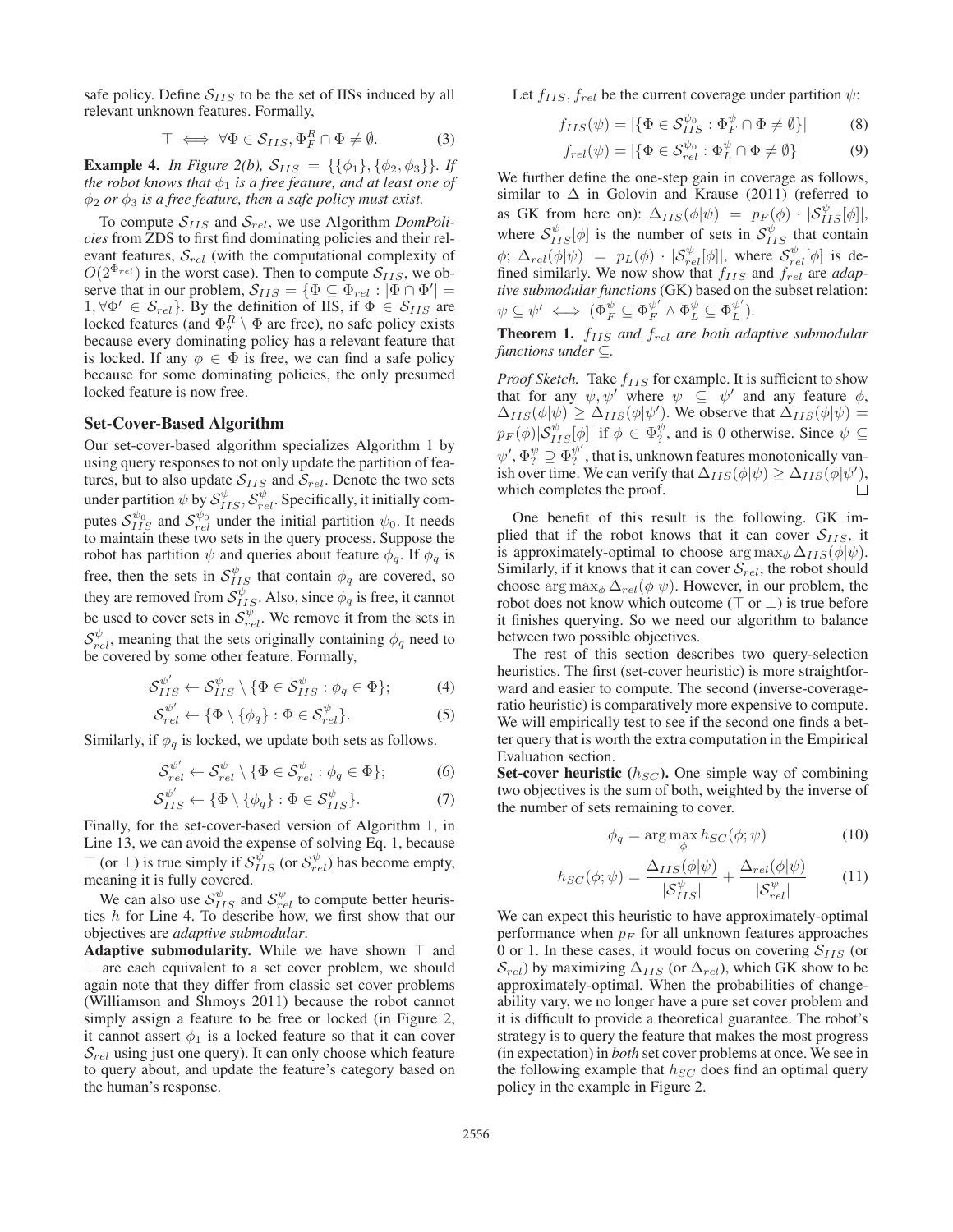Example 5. *We consider again the domain in Figure 2.*  $p_F(\phi_1)=0.5, p_F(\phi_2)=p_F(\phi_3)=0.6$ *. Consider the first query to pose,*  $h_{SC}(\phi_1; \psi_0) = 0.5 \cdot 1/2 + 0.5 \cdot 2/2 = 0.75$ .  $h_{SC} (\phi_2; \psi_0) = h_{SC} (\phi_3; \psi_0) = 0.6 \cdot 1/2 + 0.4 \cdot 1/2 = 0.5.$ *Higher heuristic values mean more coverage. So the algorithm would query about*  $\phi_1$ *. We can verify that*  $h_{SC}$  *finds the optimal query policy (same as Figure 1 (c)).*

**Inverse-coverage-ratio heuristic**  $(h_{ICR})$ . The heuristic we describe below uses some properties of  $f_{IIS}$  and  $f_{rel}$  (Eqs. 8) and 9). We first describe a theorem adapted from GK. Let  $c(\pi_q^*|\psi)$  be the expected number of features queried by an optimal query policy  $\pi^*$  starting from  $\psi$ optimal query policy  $\pi_q^*$  starting from  $\psi$ .

Theorem 2. *(Adapted from Lemma A.9 in Golovin and Krause (2011)) Starting from partition*  $\psi$ *, the optimal query policy* π<sup>∗</sup> <sup>q</sup> *has the following property,*

$$
c(\pi_q^*|\psi) \ge \frac{\Delta_{IIS}(\pi_q^*|\psi)}{\max_{\phi} \Delta_{IIS}(\phi|\psi)}.
$$
 (12)

where  $\Delta_{IIS}(\pi_q^*|\psi)$  is the number of IISs  $\pi_q^*$  can cover in ex-<br>properties.  $\Omega_{I}$  can be  $(1+\Omega_q^* + \Gamma_q^*)$ pectation. Clearly,  $\Delta_{IIS}(\pi_q^*|\psi) \ge \mathbb{P}[\top; \psi] \cdot |\mathcal{S}_{IIS}^{\psi}|$ .  $\mathbb{P}[\top; \psi]$ <br>is the probability that safe policies exist starting from paris the probability that safe policies exist starting from partition  $\psi$ , which is computed by considering all partitions of  $\Phi_{\gamma}^{\psi}$  into locked and free features, and checking if a safe pol-<br>icy exists under each partition. This is to say with probaicy exists under each partition. This is to say, with probability  $\mathbb{P}[\top; \psi]$ ,  $\pi_q^*$  needs to cover all sets in  $S_{IIS}$  (because a safe policy indeed exists). Combining this with Eq. 12 safe policy indeed exists). Combining this with Eq. 12,

$$
ICR_{IIS}(\psi) := \frac{\mathbb{P}[\top; \psi] \cdot |\mathcal{S}_{IIS}^{\psi}|}{\max_{\phi} \Delta_{IIS}(\phi|\psi)} \le c(\pi_q^*|\psi). \tag{13}
$$

We call the left-hand-side the *inverse coverage ratio* for  $S_{IIS}$ . Intuitively, the inequality says the following. Using one query, we can greedily-optimally cover  $\max_{\phi} \Delta_{IIS}(\phi|\psi)$  sets in  $S_{IIS}$  in expectation. Optimistically, we may cover the same number of sets in the following queries as well, but not more than this number because of adaptive submodularity. So to cover all the sets that it will cover, at least  $\Delta_{IIS}(\pi_q^*|\psi)/\max_{\phi} \Delta_{IIS}(\phi|\psi)$  queries need<br>to be asked in expectation. This is an optimistic estimation to be asked in expectation. This is an optimistic estimation, which serves as a lower bound for  $c(\pi_q^*|\psi)$ .<br>We define  $ICB_{n-1}$  similarly which has a

We define  $ICR_{rel}$  similarly, which has a similar property.

$$
ICR_{rel}(\psi) := \frac{\mathbb{P}[\bot; \psi] \cdot |\mathcal{S}_{rel}^{\psi}|}{\max_{\phi} \Delta_{rel}(\phi|\psi)} \le c(\pi_q^*|\psi)
$$
(14)

The inverse coverage ratio is defined as the sum of the two.

$$
ICR(\psi) = ICR_{IIS}(\psi) + ICR_{rel}(\psi)
$$
 (15)

Note that  $ICR$  is not necessarily a lower bound, but intuitively it serves as an estimate of how many queries need to be asked starting from  $\psi$ , considering how many queries are needed when safe policies exist  $(ICR<sub>IIS</sub>)$  and when safe policies do not exist  $(ICR_{rel})$ . The query selection criterion is hence the following.

$$
\phi_q = \arg\min_{\phi} h_{ICR}(\phi; \psi) \tag{16}
$$

$$
h_{ICR}(\phi; \psi) = p_F(\phi)ICR(\psi | \phi \in \Phi_F^R) + p_L(\phi)ICR(\psi | \phi \in \Phi_L^R)
$$
 (17)

where  $\psi|\phi \in \Phi_F^R$  is the partition of features that, starting from partition  $\psi$  the robot queries about  $\phi$  and confirms that from partition  $\psi$ , the robot queries about  $\phi$  and confirms that it is a free feature.  $\psi | \phi \in \Phi_L^R$  is defined similarly. It considers the probability that a feature  $\phi$  is free or locked and uses ers the probability that a feature  $\phi$  is free or locked, and uses ICR to estimate the number of queries needed under the partition where  $\phi$  is free or locked. This is more expensive to compute compared with  $h_{SC}$  since we need to compute  $\mathbb{P}[\top; \psi]$  and  $\mathbb{P}[\bot; \psi]$ . We will empirically test if  $h_{ICR}$  finds better queries than  $h_{SC}$  so it is worth the computation. In the following example,  $h_{ICR}$  finds the optimal query while  $h_{SC}$  does not.

**Example 6.** *In Figure 2, let*  $p_F(\phi_1) = 0.9$ *,*  $p_F(\phi_2) =$  $p_F(\phi_3) = 0.1$ *.*  $h_{SC}(\phi_1) = .9 * 1/2 + .1 * 2/2 = .55$ ;  $h_{SC}(\phi_2) = h_{SC}(\phi_3) = .1 * 1/2 + .9 * 1/2 = .5$ *. So*  $h_{SC}$ *would first query about* φ1*. However, since safe policies are unlikely to exist, by computing*  $\mathbb{P}[\top]$  *and*  $\mathbb{P}[\bot]$ *, h<sub>ICR</sub> would query about*  $\phi_2$  *and (if it's locked) then*  $\phi_3$  *aiming to prove that no safe policy exists, which asks fewer queries in expectation. In expectation,*  $h_{SC}$  *asks about 2.71 features and*  $h_{ICR}$  asks about 2.09 features.

#### Empirical Evaluation

Here we empirically answer the following three questions: **Q1**: Are queries found by  $h_{SC}$  or  $h_{ICR}$  close to the optimal query, while computationally much cheaper?

**Q2**: Are queries found by  $h_{SC}$  or  $h_{ICR}$  better than queries based on simpler and cheaper heuristics?

**Q3**: Is the additional cost of  $h_{ICR}$  over  $h_{SC}$  worth it?

We consider a variation of our earlier (ZDS) robot navigation domain for evaluation, illustrated in Figure 3 (left). The size of the domain is  $6 \times 6$ , with 5 randomly-generated walls which the robot cannot move through so we have various different dynamics. The robot starts from the bottom-left corner and is asked to turn off a switch in the top-right corner. It can move in all cardinal directions to its adjacent cell in a time step, unless blocked by a wall or border of the domain. The reward is 1 if the robot turns off the switch and 0 in all other states, and the robot is required to turn of the switch ( $S_G$  are the states where the switch is off;  $\delta_G = 0.1$ ).  $\gamma = 0.9$ . There are carpets randomly placed in this environment. When the robot traverses a carpet, it makes the carpet dirty. For each carpet, whether the robot is allowed to make it dirty is unknown to the robot. So each carpet corresponds to an unknown feature. All carpets are initially clean and the number of carpets varies in different experiments.

We compare several strategies and heuristics for query selection. One, optimal, finds the exact optimal query policy: Consider a Query-MDP,  $M<sup>q</sup>$ , where states are partitions of features. Actions are queries that probabilistically transit between states (since feature partitions change after querying). The states where either outcome ( $\top$  or  $\bot$ ) is reached have rewards of, say, 1, and are terminal. We use dynamic programming to find an optimal policy in  $M<sup>q</sup>$ , which corresponds to an optimal query policy. Note that we only need to focus on deterministic query policies since there exists an optimal deterministic policy in  $M<sup>q</sup>$  (Puterman 1994). The complexity is  $O(3^{|\Phi_{rel}|})$ , which is better than evaluating all query<br>policies in a brute-force way  $O(|\Phi_{rel}|!)$ policies in a brute-force way  $(O(|\Phi_{rel}|!)).$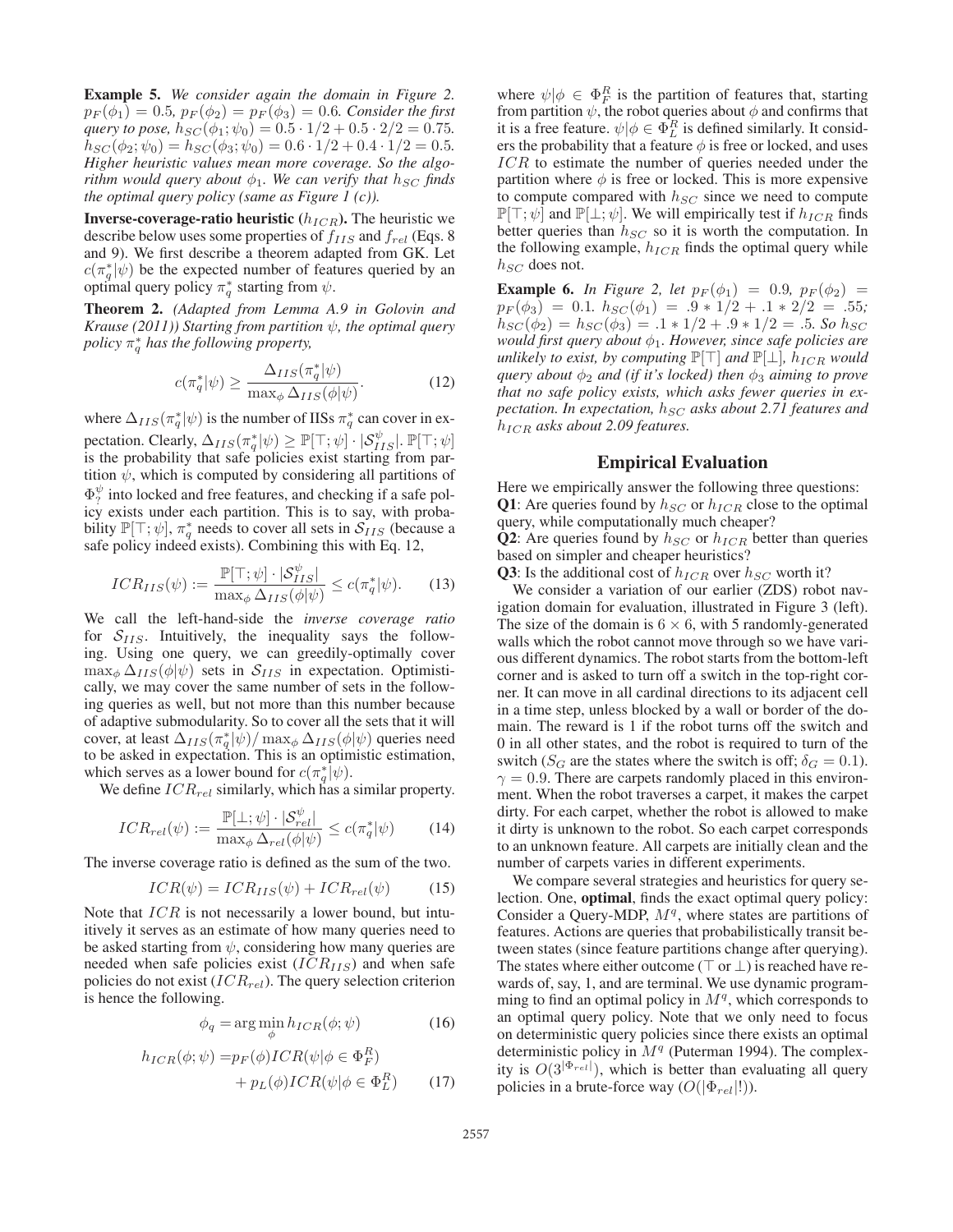

Figure 3: (Left) The robot navigation domain. Blue tiles are carpets and dark tiles are walls. The dashed-line policy is safe if the robot knows that the traversed carpets are free to change. (Right) Legend for the following figures.



Figure 4: (Left) The number of queried features vs. the number of unknown features (carpets). (Right) Computation time per query vs. the number of carpets.



Figure 5: The number of queried features vs.  $p_F$ . The horizontal axis is the midpoint of the intervals where  $p_F$  is sampled from  $([0, 0.5], [0.1, 0.6], \ldots)$ . For clarity, we report a subset of algorithms in each figure.



Figure 6: The number of queried features vs.  $p_F$  in a larger domain.

We also compare to variations of  $h_{SC}$  that aim to cover  $S_{IIS}$  and  $S_{rel}$ , respectively:  $h_{SC}$ -IIS queries about  $\arg \max_{\phi \in \Phi_{\gamma}^R} \Delta_{IIS}(\phi|\psi)/|\mathcal{S}_{IIS}^{\psi}|$ .  $h_{SC}$ -rel queries about arg max<sub> $\phi \in \Phi_R^R$ </sub>  $\Delta_{rel}(\phi|\psi)/|\mathcal{S}_{rel}^{\psi}|$ . We have also described the most-likely-policy in the simple heuristics section. Finally, we also compare against the following heuristics that are based on the probability of existence of safe policies. probability-maximization finds the feature that, if known be to free, *increases* the probability of existence of safe policies the most:  $\arg \max_{\phi \in \Phi_P^R} p_F(\phi) \mathbb{P}[\top; (\psi | \phi \in \Phi_P^R \Phi_R^R])$  $\Phi_F^R$ )].<br>the Similarly, probability-maximization-⊥ finds feature that, if known to be locked, *decreases* the probability of existence of safe policies the most:  $\arg \max_{\phi \in \Phi_R^R} p_L(\phi) \mathbb{P}[\bot; (\psi | \phi \in \Phi_R^R])$  $\arg \max_{\phi \in \Phi_{\gamma}^{R}} p_{L}(\phi) \mathbb{P}[\perp; (\psi | \phi \in \Phi_{L}^{R})].$  Lastly,<br> **probability-maximization** optimizes the joint objective of the previous two.  $\arg \max_{\phi \in \Phi_R^R} p_F(\phi) \mathbb{P}[\top; (\psi | \phi \in \mathbb{R}^R))$  $\Phi_F^R$ )] +  $p_L(\phi) \mathbb{P}[\perp; (\psi | \phi \in \Phi_L^R)]$ . We cannot adapt the algo-<br>rithms in ZDS to this problem because they are designed for rithms in ZDS to this problem because they are designed for a minimax-regret setting and, crucially, depend on knowing a safe policy before querying.

We evaluate these selection strategies in the following experiments. We vary the numbers of unknown features (numbers of carpets in this example) in the first experiment and vary the distributions of  $p_F$  but fix the number of carpets in the second experiment.

Experiment 1: Varying the number of carpets. We first consider a uniformly random  $p_F$  setting with a varying number of carpets. The values of  $p_F(\phi), \phi \in \Phi_7^R$  are uniformly concreted between [0, 1]. The numbers of carpets randomly generated between [0, 1]. The numbers of carpets are 10, 12, 14. We run experiments for 200 trials for each data point. In each trial, the layout of walls and carpets are randomly generated. The performance of the heuristics and their computation times in domains with different numbers of carpets is shown in Figure 4.

As expected, with more carpets (unknown features), the robot needs more queries to find a safe policy or prove that none exists. Both  $h_{SC}$  and  $h_{ICR}$  have performance close to optimal while their computation is much cheaper than optimal (answering Q1). When the carpet number is 14, the optimal's computation time per query is  $41.41 \pm 6.59$  sec., which is out of the scope of the figure. Both  $h_{SC}$  and  $h_{ICR}$ find better queries than other candidate heuristics (answering Q2). We find  $h_{ICR}$  has performance closer to optimal compared with  $h_{SC}$  while using only slightly more computation time (answering Q3).

**Experiment 2: Varying**  $p_F$ . In reality, it may not be the case that all unknown features have uniformly random probabilities of being free. In this experiment, we fix the number of carpets to be 14 and generate  $p_F$  in small intervals (Figure 5). The size of intervals are 0.5, that is, the intervals are  $[0, 0.5]$ ,  $[0.1, 0.6]$ , and so on.

 $h_{ICR}$  and  $h_{SC}$  still have performance closest to optimal (answering Q1). They are also robust to different distributions of  $p_F$ . Unsurprisingly,  $h_{SC}$ -IIS performs well when  $p_F$  values are large (so that safe policies are indeed likely to exist), and  $h_{SC}$ -rel performs well when  $p_F$  values are small. Thus, the answer to Q2 is more nuanced: cheaper heuristics are competitive under particular narrower conditions. We also see that although probability-maximization has performance close to  $h_{SC}$  in Experiment 1, it actually has much worse performance under certain  $p_F$  ranges.

We also evaluate the heuristics in larger domains. In large domains, it can be expensive to find all dominating policies